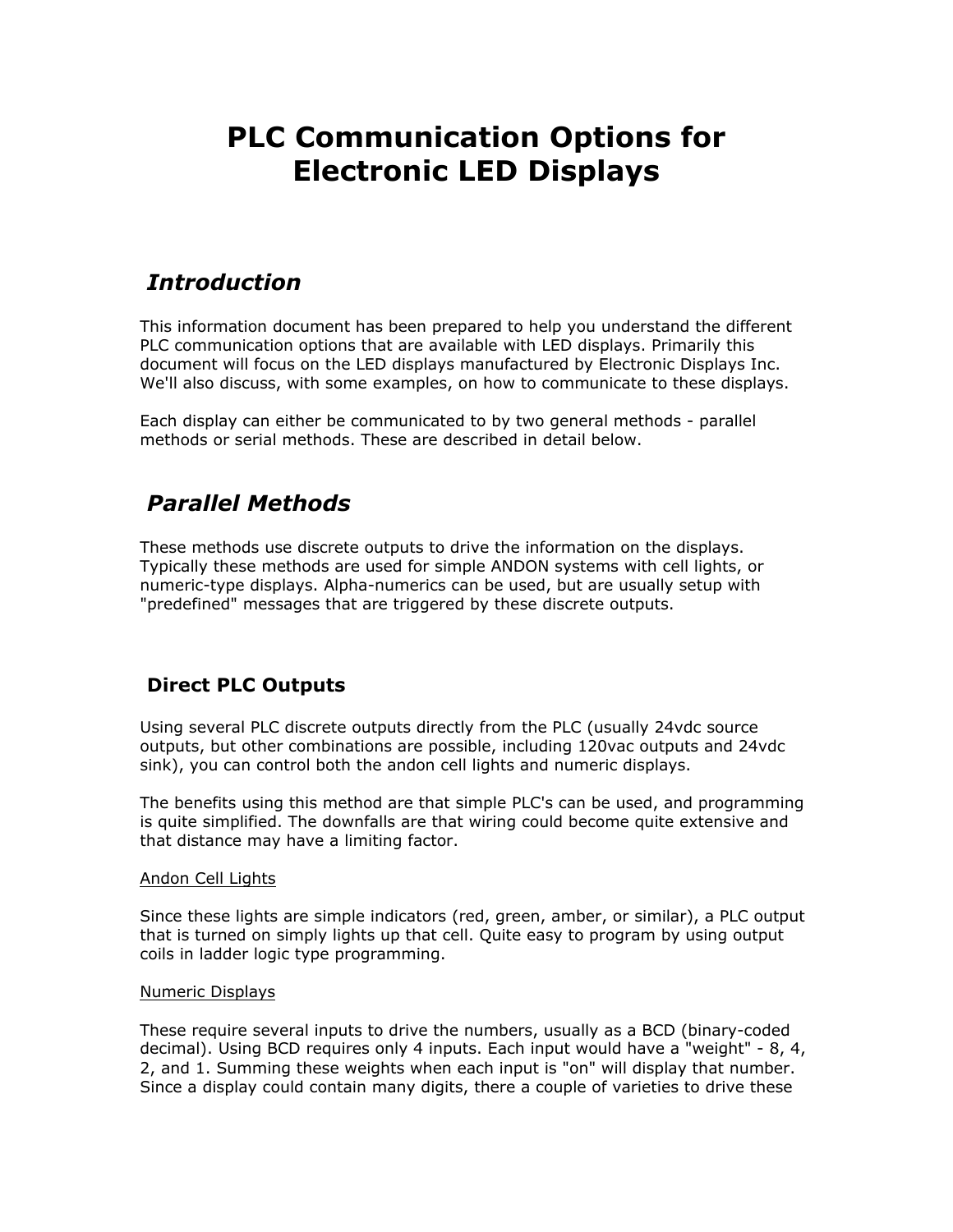digits:

- BCD Inputs, NO Strobe This type of input simply has the 4 weight-inputs assigned to each digit. So a display with 4 digits would require 16 ouputs from a PLC (4 for each digit).
- BCD Inputs, With Strobe This type of input add another discrete input per digit of display. This extra input is a strobe. This allows you to "common" the weight-inputs all together, and then use the strobe input to show that digit. For a display with 4 digits, this would require 8 outputs from a PLC (4 for the weights, and one strobe for each input  $X$  4 = 8). Operation is simple - turn on the weight outputs to select the desired number to display, then apply output to the strobe for that particular digit.

PLC programming for above would usually consist of a register with BCD numbers that are simply "written" (MOV) out to the output coils that are mapped in a BCD fashion (4 coils aligned properly and contiguous). Also, discrete coils can be used along with DIV/MOD instructions, but usually PLC MOV instructions are easier.

#### **Remote I/O Outputs**

This is an additional option that basically extends the outputs of a PLC through remote i/o devices. These devices have a network/serial type interface on one end with the outputs on the another. Typically these devices can be located right inside the LED display - and are available as several different types. This include DeviceNet, Profibus, and ModBus.

The PLC would have to be setup typically as a master and include appropriate network module needed. The PLC would also have to map internal output coils to each of the "slave" devices attached to the network.

The benefits of using this method are that less wiring is needed (only for the network), and that many more outputs are available and not required to be directly installed on the PLC. Not to mention that in some cases, the network can be made wireless. The downfalls are that setup is a bit more complicated within the PLC and extra cost associated with modules and devices.

## *Serial Methods*

These methods use a communications protocol over either a RS-232, RS-422/485, or Ethernet transport. These methods are used for mostly numeric and alpha-numeric displays. They allow for the most control of any of the methods.

Wireless may also be used. In that case, it is usually taking one of the 3 methods above and selecting devices that overlay that method over wireless. There are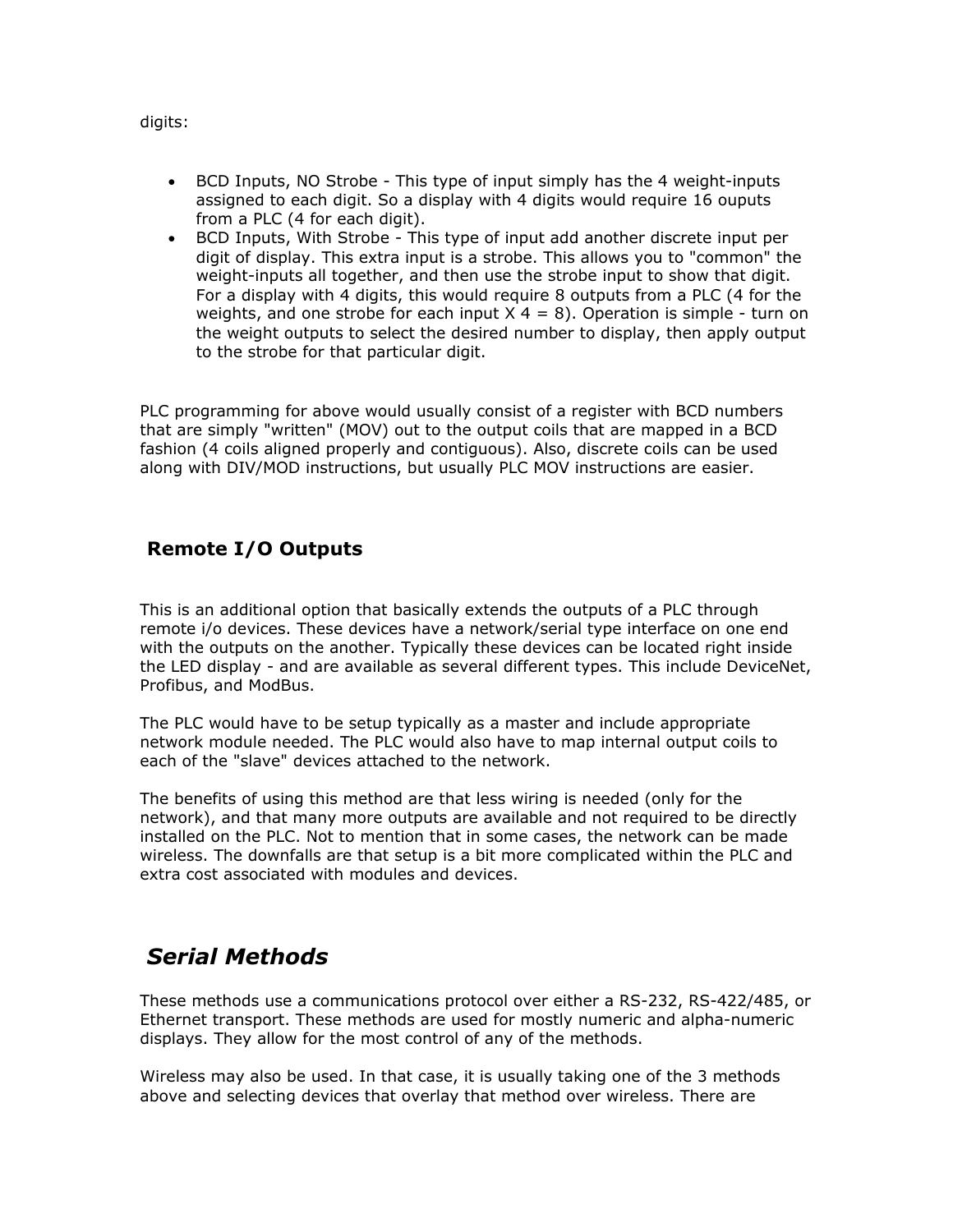several different manufacturers of wireless equipment to fit that need. Real-time response is not usually required with LED displays, so simple wireless equipment is all that is needed.

### **RS-232 Communications**

This specific serial method requires the use of a serial port located on the PLC. This can either be a serial module, or can be shared with the programming port, if possible. Typically this port is setup to 1200 baud, no parity, and 1 stop bit. The setup is usually done with configuration registers/coils within the programming of the PLC, or via a specific instruction.

With RS-232 communication, usually it's a point-to-point communication, that is only one plc can drive one display. Also, you are limited as to the distance you can run the wires - typically 50ft. The best cable to use is 18ga 3-conductor, shielded wire.

The benefits using this method is easy of use. The downfalls are that the distance is limited, and there is some additional programming required in the PLC.

The protocol used is a simple, ASCII-type protocol. ASCII simply means any character with a code from 0 to 127 (refer to an ASCII chart for details). The protocol may also contain "addressing" - in which each display is given a unique address of 01 to 99 or 001 to 255. This allows for the opportunity to drive several displays from one serial port from the PLC (although this is not recommended for RS-232, RS-422/485 is better suited - see below). For numeric displays, the protocol is <STX>AANNNN<ETX> - where <STX> is the ASCII code of 2 (like pressing Ctrl-B on your keyboard)- AA is the ASCII code representation for the address - NNNN is the ASCII representation for the number to display, and <ETX> is the ASCII code of 3 (Ctrl-C on your keyboard). Since these are ASCII codes - to send the number 1234 to address one - you need to send the codes (in decimal notation) - 2, 48, 49, 49, 50, 51, 52, 3 - Note that the numbers are represented by ASCII codes (48, 49, 50).

Additional protocols are documented and supplied with your display - for displays that contain cell lights or alpha-numeric LEDs.

Programming PLC using ladder logic: You'll need to setup a range of registers for your message. Each register may contain 2 characters, so the first one may be setup with the start code (2) followed by the first digit. Typically you'll have an instruction to convert numeric data to "string" type data into a series of registers. They you will have to move these, in the proper order for the protocol above, to your message registers. Then there will be a special instruction to send the data out the serial port.

If you have trouble communicating from your PLC, the first step is to make sure the display works by using a laptop with Hyperterminal - and manually type the message in (Ctrl-B 011234 Ctrl-C as in the example above). If that works, you can then hook up Hyperterminal to the PLC and have the PLC send the string. You can verify it by looking at the result. Most problems occur due to issues of the proper sequence of characters - or by trying to send out actual numbers, instead of the ASCII codes that they represent.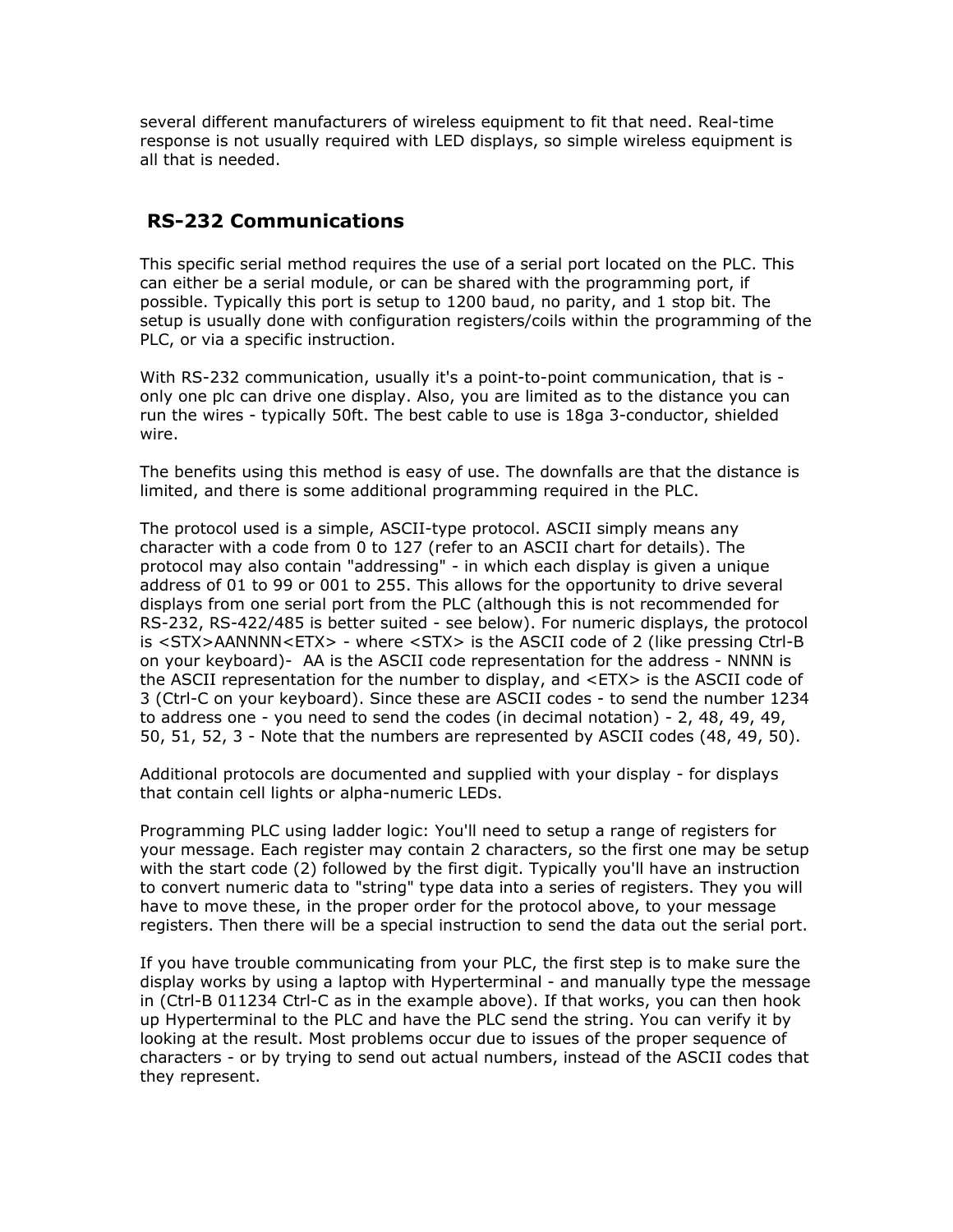#### **RS-422/485 Communications**

This specific serial method requires the use of a serial port located on the PLC specifically for RS-422/485. This can either be a serial module, or can be shared with the programming port, if possible. Typically this port is setup to 1200 baud, no parity, and 1 stop bit. The setup is usually done with configuration registers/coils within the programming of the PLC, or via a specific instruction.

With RS-422/485, you can control multiple signs (usually up to 32). The distance is useful out to 4000ft. It's also very important that each end of the link be terminated correctly. The best cable is 18ga twisted pair (1 or 2 pairs, depending if you need to receive data), shielded.

RS-485 sometimes differs in that it may only use 2-wires to communicate both back and forth. LED displays by Electronic Displays support both 422/485. Also, RS-485 may require "bias" to have each wire go to a known state. Please check your serial module for details. Many issues have occurred due to the result of not having bias enabled on a serial device.

Other than the physical transport, there is no difference in the protocol or programming from the RS-232 method above.

#### **Ethernet Communications**

This specific method requires the use of a general networking module, or functionality built-in to the PLC. Please note that the network module must support general TCP/IP communications on top of Ethernet. LED displays do not currently support proprietary protocols from A/B (blue hose), modbus plus, etc. LED display also only support 10/100 mb/s interfaces via RJ-45 connectors.

The benefits of using this method is that you can use your own Ethernet network (bandwidth is very low). The downfalls are that it may require even more programming and setup.

With Ethernet, the protocol used in RS-232 above is overlaid upon a network connection that is made from the PLC to the display. Each display not only must have it's own address as described in the RS-232 section above, but must also have it's own network address (it's IP address). Using the combination of these two, you will be able to select the correct display. There is a utility that is provided to set the ip addresses on the LED displays.

The displays listen to a specific "port" on the network (usually port 23). Once they receive a connection, then they will listen to the protocol. Then the connection can be terminated.

Typically, with a PLC - you'll have an instruction that allows you to connect and send a string of data out. The format of this data is the same protocol/series of registers as you would use in the RS-232 section above. With this instruction, you'll have to identify the IP address, what transport protocol (TCP), and the port number (23), along with additionally timeout values. There also may only be one instruction to open a connection, of which when successful, the output drives another instruction to